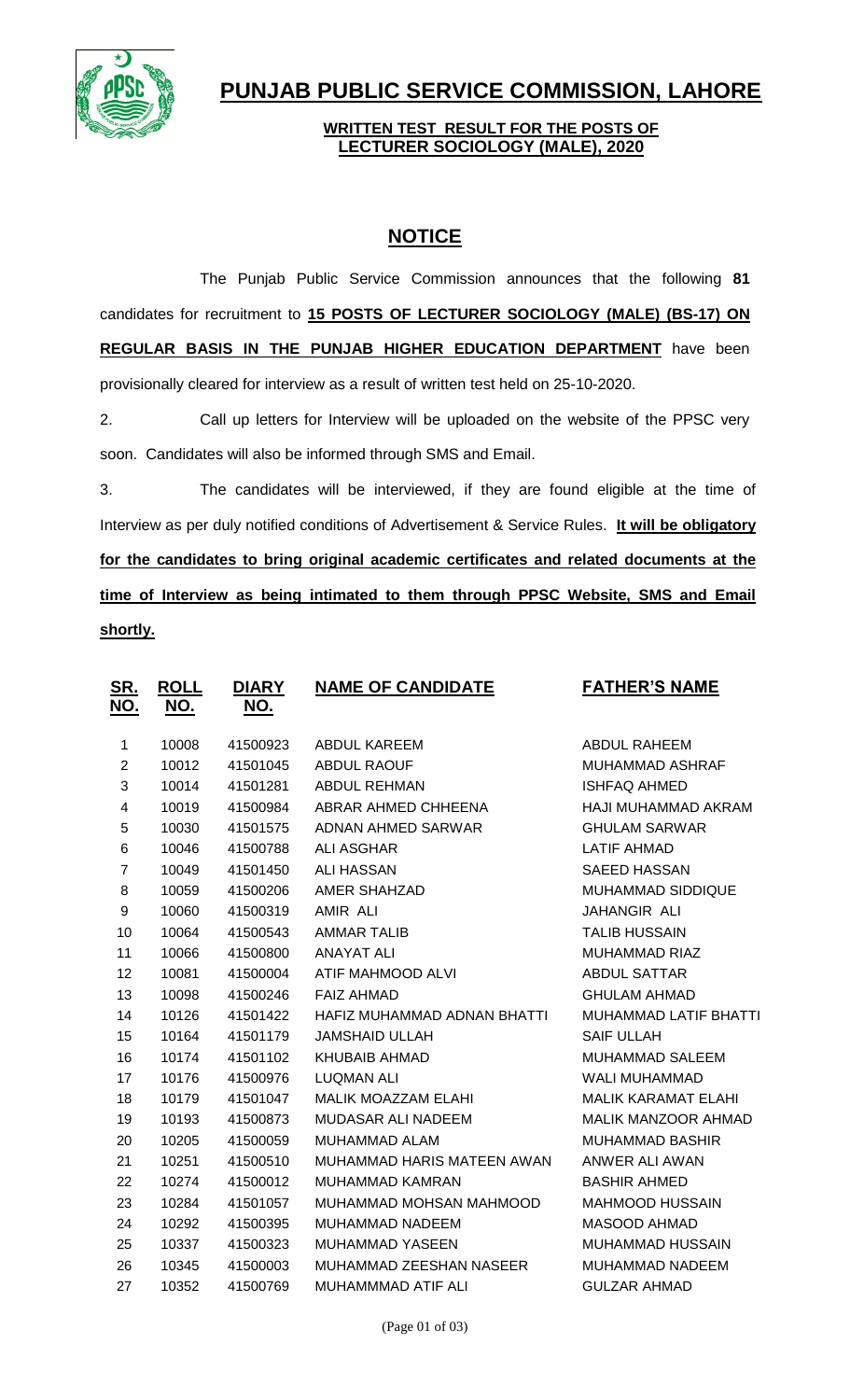| 28 | 10390 | 41500183 | <b>REHAN QADIR</b>        | <b>ABDUL QADIR</b>        |
|----|-------|----------|---------------------------|---------------------------|
| 29 | 10398 | 41500739 | <b>SAFDAR ABBAS</b>       | KHIZAR HAYAT              |
| 30 | 10399 | 41501021 | SAGHEER AHMAD             | MUHAMMAD YOUSAF           |
| 31 | 10419 | 41500971 | SHABBIR HUSSAIN HOTIANA   | <b>SULEMAN AJMAD</b>      |
| 32 | 10428 | 41500376 | SHAHZAIB TAHIR            | MUHAMMAD TAHIR            |
| 33 | 10434 | 41500342 | <b>SHOAIB LIAQAT</b>      | <b>LIAQAT ALI</b>         |
| 34 | 10436 | 41500538 | SIBTUL HUSSAN             | SYED ZAHID UL HASSAN      |
| 35 | 10453 | 41501171 | <b>TAJAMMUL RAFIQ</b>     | <b>MUHAMMAD RAFIQ</b>     |
| 36 | 10464 | 41501153 | <b>UMAR MANZOOR</b>       | MANZOOR AHMAD             |
| 37 | 10468 | 41501611 | USAMA MOAZ SHAH           | SHAHID PERVEZ SHAH        |
| 38 | 10485 | 41500119 | YASIR AWAIS KHAN          | MUHAMMAD ABU BAKAR KHAN   |
| 39 | 10493 | 41500919 | <b>ZAIN AFZAL</b>         | MUHAMMAD AFZAL            |
| 40 | 20014 | 41501468 | ALI NAWAZ                 | AHMAD NAWAZ               |
| 41 | 20017 | 41500682 | ANWAR UL HAQ              | MUHAMMAD AZEEM            |
| 42 | 20025 | 41500182 | EHSAN ELAHI               | MUHAMMAD SADIQQ           |
| 43 | 20026 | 41501447 | <b>FAHAD IBRAHIM</b>      | SULTAN MAHMOOD ASHUFTA    |
| 44 | 20039 | 41500853 | <b>KALEEM AKRAM</b>       | MUHAMMAD AKRAM            |
| 45 | 20047 | 41500407 | MUHAMMAD AKRAM            | MUHAMMAD ASLAM KHAN       |
| 46 | 20072 | 41500714 | <b>MUHAMMAD SAFDER</b>    | <b>AHMAD SHER</b>         |
| 47 | 20099 | 41500309 | NASIR MEHMOOD KHAN        | <b>GHULAM RASOOL</b>      |
| 48 | 20115 | 41501217 | SHAHBAZ AHMAD             | <b>MUSHTAQ AHMAD</b>      |
| 49 | 20126 | 41500852 | SYED HASSAN RAZA KAZMI    | <b>SYED SAJID HUSSAIN</b> |
| 50 | 20141 | 41501204 | ZULFIQAR ALI              | ABDUL KAREEM              |
| 51 | 30145 | 41500273 | MUHAMMAD AAMIR            | <b>ABDUL LATIF</b>        |
| 52 | 30163 | 41500397 | MUHAMMAD ALI NAWAZ        | MUSSARAT HUSSAIN SAHU     |
| 53 | 30223 | 41500199 | MUHAMMAD KASHIF           | MUHAMMAD ABBAS            |
| 54 | 30236 | 41500648 | MUHAMMAD NADEEM           | <b>GHULAM MUSTAFA</b>     |
| 55 | 30279 | 41500035 | MUHAMMAD SOHAIL           | <b>BASHIR HUSSAIN</b>     |
| 56 | 30343 | 41501187 | SAQIB ALI KHAN            | ZAMIR HUSSAIN KHAN        |
| 57 | 30352 | 41500454 | SHAKEEL AHMAD KHAN        | <b>FIDA HUSSAIN KHAN</b>  |
|    |       |          | <b>SYED SIBTE HUSSAIN</b> | <b>SYED DURE HUSSAIN</b>  |
| 58 | 30373 | 41500095 |                           |                           |
| 59 | 30383 | 41501702 | <b>TANVEER IQBAL</b>      | <b>ZIADAT ALI</b>         |
| 60 | 30398 | 41500223 | WAQAS AHMAD               | RANA INTZAR ALI           |
| 61 | 30408 | 41500561 | <b>ZAHID HUSSAIN</b>      | <b>MUHAMMAD SHARIF</b>    |
| 62 | 30418 | 41500801 | <b>ZOHAIB RAFIQUE</b>     | MUHAMMAD RAFIQUE CHAUDHRY |
| 63 | 40043 | 41500214 | MUHAMMAD WASEEM           | <b>ABDUL MALIK</b>        |
| 64 | 50090 | 41500341 | MUHAMMAD NADEEM           | MUHAMMAD JAMAL            |
| 65 | 50126 | 41500297 | <b>NAVEED AHMAD</b>       | SIRAJ UD DIN              |
| 66 | 60044 | 41501185 | <b>ALI IRFAN</b>          | MUHAMMAD HAYAT            |
| 67 | 60069 | 41501307 | ASIF NIAZ                 | <b>NIAZ HUSSAIN</b>       |
| 68 | 60082 | 41500063 | <b>FAKHAR ABBAS</b>       | <b>MUNAWAR HUSSAIN</b>    |
| 69 | 60101 | 41500358 | HAFIZ MUHAMMAD HAMZA ALI  | <b>ASGHAR ALI</b>         |
| 70 | 60154 | 41500672 | <b>MAJID ALI</b>          | MUHAMMAD SALEEM           |
| 71 | 60168 | 41500963 | MUHAMMAD AMIIN            | <b>MUHAMMAD SHARIF</b>    |
| 72 | 60240 | 41500980 | MUHAMMAD SHAHID AMIN      | MUHAMMAD AMIN             |
| 73 | 60297 | 41501228 | <b>QAMAR ISMAIL</b>       | MUHAMMAD ISMAIL           |
| 74 | 60379 | 41500356 | ZAHID MAHMOOD             | <b>SHOUKAT ALI</b>        |
| 75 | 70005 | 41500307 | ABD-UL-WAHEED             | MUHAMMAD IKRAM ULLAH KHAN |
| 76 | 70036 | 41500116 | KALEEM ULLAH              | <b>MUHAMMAD KHAN</b>      |
| 77 | 70066 | 41501496 | <b>MUHAMMAD IRFAN</b>     | MUHAMMAD RAMZAN           |
| 78 | 70067 | 41500874 | MUHAMMAD KALEEM           | MUHAMMAD NAWAZ            |
| 79 | 70078 | 41500118 | <b>MUHAMMAD SALEEM</b>    | <b>MUHAMMAD YAR</b>       |
| 80 | 70095 | 41501215 | SAFDAR ALI                | <b>ABDUL SATTAR</b>       |
| 81 | 70113 | 41501143 | <b>ZUBAIR HANIF</b>       | MUHAMMAD HANIF            |
|    |       |          |                           |                           |

4. **04** Candidates bearing **Roll Nos. 50094, 50102, 50104 & 50106** failed to write the paper code and fill the relevant bubble code on their Answer Sheets. According to the criteria laid down for Marking of Papers in the Manual of Policy Decisions of the Punjab Public Service Commission, their Answer Sheets were not marked and their candidature has been cancelled.